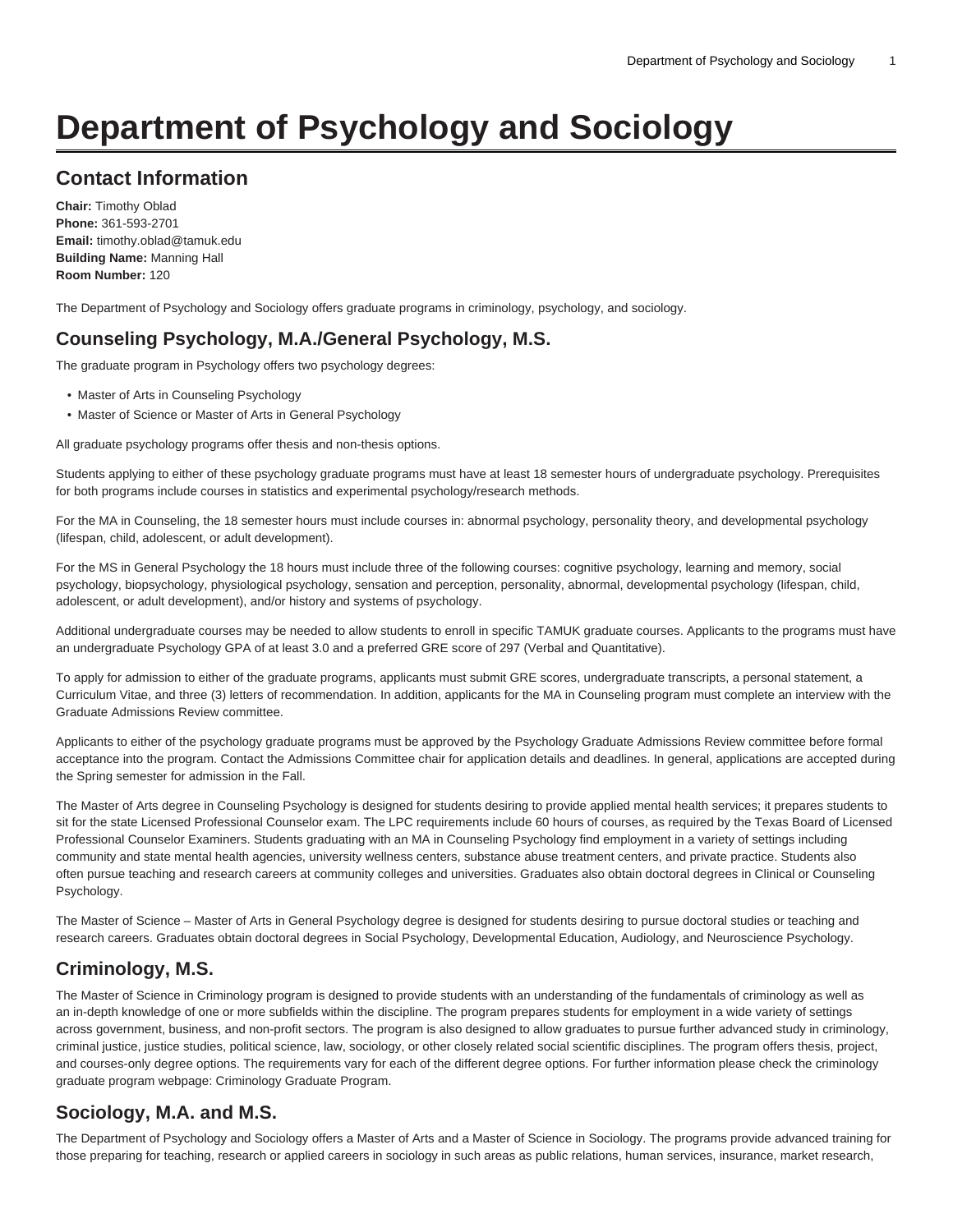and data analysis. Prerequisites include at least 18 semester hours of undergraduate sociology. The graduate sociology programs at Texas A&M University - Kingsville are unique due to their academic and practical offerings. The programs are well established and offer both a highly academic research approach and an interactive and practical approach to the understanding of sociology. The faculty and courses represent various sociological sub-disciplines, as well as research on various topics and problems. For further information please check the sociology graduate program webpage: [Sociology Graduate Program.](https://www.tamuk.edu/artsci/departments/psyc/graduate-degrees/sociology.html)

# **Department Faculty**

**Blake, Marion** Associate Professor, Department of Psychology and Sociology; B.S., Fordham University; M.B.A., University of Strathclyde (Scotland); M.A., Caribbean Graduate School of Theology (Jamaica); Ph.D., Texas A&M University-Commerce.

**Byrd, Dana** Associate Professor, Department of Psychology and Sociology; B.A., New College; M.S., University of Florida; Ph.D., University of Florida.

**Chen, Jieming** Professor, Department of Psychology and Sociology; B.E., Xi'an Jiaotong University (China); M.A., Zhongzhan University (China); Ph.D., University of Michigan.

**Dipeolu, Abiola** Assistant Professor, Department of Psychology and Sociology; B.A., University of Reading (England); M.Ed., Tuskegee University; Ph.D., Florida State University.

**Green, Bennie** Professor, Department of Psychology and Sociology; B.A., Southwest Missouri State College; M.A., Harding College Graduate School of Religion; M.S., East Texas State University; Ph.D., Union Graduate School.

**Han, Daehoon** Associate Professor, Department of Psychology and Sociology; B.A., Utah State University; M.A., Southern Illinois University; Ph.D., University of Missouri.

Hannon, Brenda Associate Professor, Department of Psychology and Sociology; B.A., York University (Canada); M.A., University of Toronto (Canada); Ph.D., University of Toronto (Canada).

**Hodges, Stanley** Associate Professor, Department of Psychology and Sociology; B.A., Oklahoma State University; M.S., Oklahoma State University; Ph.D., Oklahoma State University.

**Kwon, Soyoung** Associate Professor, Department of Psychology and Sociology; B.A., Keimyung University (South Korea); M.A., Peking University (China); Ph.D., Purdue University.

**McClendon, William** Lecturer I, Department of Psychology and Sociology; B.A.A.S, Texas A&M University-Kingsville; M.A., Texas A&M University-Kingsville.

**Miller, Richard** Professor, Department of Psychology and Sociology; B.S., Weber State College; M.A., University of Washington; M.A., Northwestern University; Ph.D., Northwestern University.

**Oblad, Timothy** Associate Professor, Department of Psychology and Sociology; Chair; B.S., Brigham Young University; M.S., Texas Tech University; Ph.D., Texas Tech University.

**Reiser-Robbins, Christine** Associate Professor, Department of Psychology and Sociology; B.A., University of Notre Dame; M.A., Brown University; Ph.D., Brown University.

**Riley, Celeste** Assistant Professor of the Practice, Department of Psychology and Sociology; B.A., Southwestern University; Ph.D., University of North Texas.

**Rodriguez, Liliana** Assistant Professor, Department of Psychology and Sociology; B.A., The University of Texas at Austin; M.A., The University of Texas at Austin; Ph.D., University of California, Santa Barbara.

**Wark, Colin** Associate Professor, Department of Psychology and Sociology; B.A., Seattle Pacific University; M.A., Idaho State University; Ph.D., University of Missouri-Columbia.

# **Emeritus**

**Bittinger, B. Stanley** Professor of Psychology and Sociology, Department of Psychology and Sociology; B.A., Manchester College; M.A., University of Notre Dame; Ph.D., The University of Texas at Austin.

**Juarez, Rumaldo** Professor of Sociology, Department of Psychology and Sociology; 17th President of Texas A&M University-Kingsville; B.S., Texas A&M University; M.S., Texas A&M University; Ph.D., Pennsylvania State University.

# **Criminology (CRIM)**

# **CRIM 5300** Seminar in Criminology **3 SCH (3-0)**

Analysis of criminal behavior with a focus on contemporary issues relating to the causes, consequences, and social control of crime and deviance.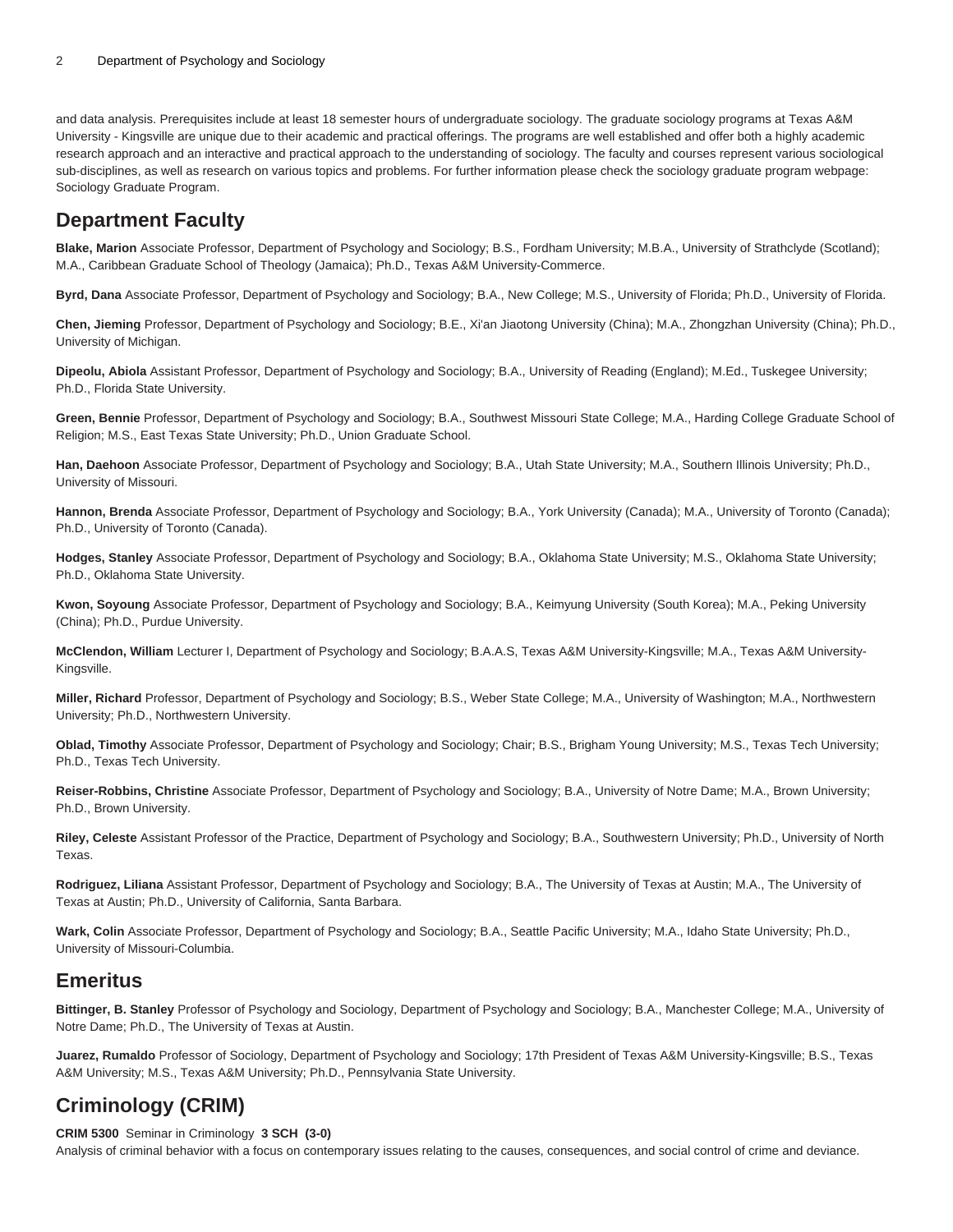### **CRIM 5303** Advanced Research Methods **3 SCH (3-0)**

General research methods and techniques. Behavioral Science research design and related statistical analysis techniques. Prerequisites: SOCI 3381 and SOCI 4382 or PSYC 3387, or their equivalent. (Credit may not be obtained in both CRIM 5303 and SOCI 5303.)

#### **CRIM 5304** Sem Juvenile Delinquency **3 SCH (3-0)**

A study of deviant behavior by legal minors in contemporary society with a focus on the factors and conditions contributing to delinquency, and the control and treatment of offenders and programs for prevention.

#### **CRIM 5305** Graduate Research Project **3 SCH (3)**

A graduate research project must be completed and submitted to the Graduate Office for a grade to be assigned, otherwise IP notations are recorded. This course is specifically designed for project option students, Prerequisite: departmental approval.

### **CRIM 5306** Thesis **3 SCH (3)**

This course if for thesis option students. The course requires 6 hours of grades, the first 3 hours consisting of the completion of a thesis proposal and the last 3 hours consisting of the completion of the thesis. Completion of the thesis proposal is a prerequisite for enrollment in the last 3 hours of thesis.

# **CRIM 5310** Data Analysis in Social Resrch **3 SCH (3-0)**

An intermediate level statistics course on linear modeling, with an emphasis on statistical data analysis: data management, data manipulation, and introduction to linear modeling (ANOVA and classical linear regression). Prerequisite: SOCI 3381 or its equivalent. (Credit may not be obtained in more than one of CRIM 5310, PSYC 5310, and SOCI 5310.)

#### **CRIM 5315** Selected Topics in Criminology **3 SCH (3-0)**

Literature and research in areas of criminology not otherwise treated in available courses. May be repeated twice for credit with change in topic.

### **CRIM 5320** Police and Society **3 SCH (3-0)**

A treatment of the nature, organization, function, problems, and components of police agencies in modern society.

# **CRIM 5325** Sem in Criminological Theory **3 SCH (3-0)**

A comprehensive presentation and discussion of classic and contemporary theoretical paradigms of crime and delinquency, and empirical research support for them.

### **CRIM 5328** Studies in White-Collar Crime **3 SCH (3-0)**

A study of white-collar crime with a focus on the definition and understanding of while-collar crime, the factors and conditions contributing to white-collar crime, and the control and treatment of offenders for prevention.

#### **CRIM 5330** Advanced Law and Society **3 SCH (3-0)**

Detailed analyses of the history, structure, and dynamics of modern legal systems and legal institutions, their role in society, and the social scientific paradigms utilized in studying such phenomena.

### **CRIM 5350** Murder and Crimes of Violence **3 SCH (3-0)**

Addresses the study of murder and other violent crimes as forms of deviant behavior. Content covers the definition, frequency, types and societal reaction to these crimes. The social-psychological factors related to typical, mass, serial, and habitual violent offenders will be presented.

# **CRIM 5352** Studies in Correction **3 SCH (3-0)**

Advanced treatment of the philosophies, theories, social-historical context, facilities and problems associated with contemporary corrections in the United States.

### **CRIM 5354** Correctional Counseling **3 SCH (3-0)**

Correctional counseling and treatments from a psychological perspective. Prerequisites: CRIM 3320 or PSYC 3320.

#### **CRIM 5360** Comparative Legal Systems **3 SCH (3-0)**

A treatment of the nature, components, and models for analyzing criminal justice systems in selected nations throughout the world. Coverage may include but is not limited to the legal systems found in England, Canada, France, Japan, Russia, Mexico, and China.

### **CRIM 5365** Documentation **3 SCH (3-0)**

This course is to acquaint criminology students with basic knowledge and understanding of the techniques of Documentation. This course also considers social events, circumstances, and situations that affect human behavior and application of social theory to documented situations in society. Blending Sociology, Criminology, and Social Psychology for use in documents in various individual settings for the purposes of developing Identity resolutions to individual and institutional needs. The course also considers Human Resource issues and document needs in several social structural areas such as corporate, governmental, immigration, and institutional settings.

### **CRIM 5370** Advanced Violence **3 SCH (3-0)**

In-depth study of direct and structural violence including statutory and common law definitions as well as models of direct and indirect causation and prevention.

#### **CRIM 5375** Adv Drugs and Social Control **3 SCH (3-0)**

Literature and research pertaining to the social control of drugs. Critical analyses of the normative and legal rules governing distribution, use, and overall consumption patterns in both legal and illegal contexts.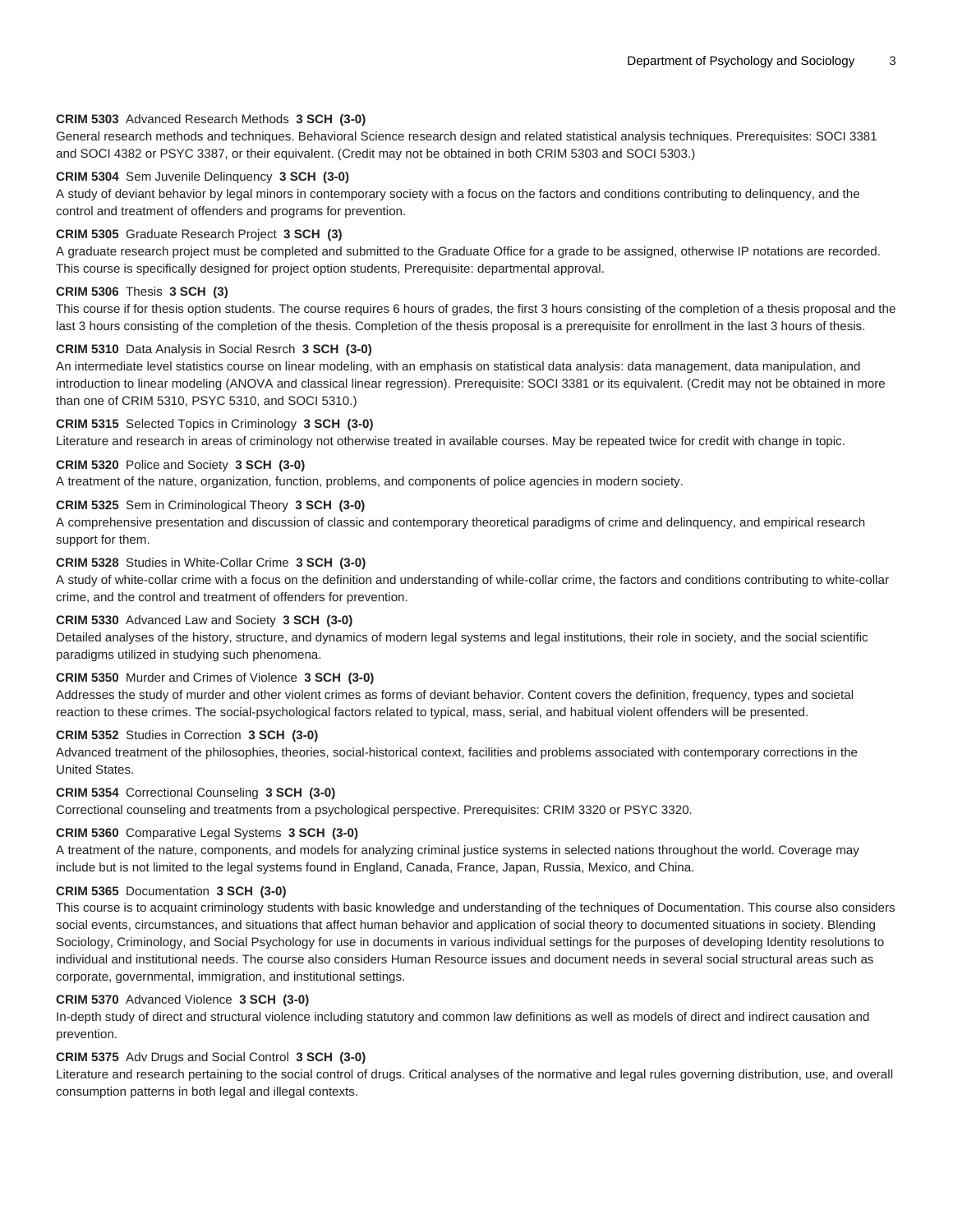# **Psychology (PSYC)**

# **PSYC 5302** Indiv Psychological Tests **3 SCH (3-0)**

Major individual psychological tests. Each student will choose one particular scale, master its techniques, administer it to a specific number of subjects, score and interpret the results. Prerequisites: PSYC 4308 and PSYC 3381 or equivalent.

# **PSYC 5304** Counseling and Psychotherapy **3 SCH (3-0)**

A survey of the major theories of counseling and psychotherapy. Prerequisites: 6 semester hours of advanced psychology or the equivalent.

# **PSYC 5305** Graduate Research Project **3 SCH (3)**

Designed for project option students and requires completion of research project. Prerequisite: departmental approval. May be repeated for a maximum of 6 semester hours.

# **PSYC 5306** Thesis **3 SCH (3)**

Designed for thesis option students. The course requires completion of thesis research. Prerequisite: departmental approval. May be repeated for maximum of 6 semester hours.

### **PSYC 5308** Intro to Counseling Psych **3 SCH (3-0)**

Fundamentals of professional counseling and psychotherapy. Definitions and the history of counseling and psychotherapy, settings for professional practice, professional development, contemporary issues and ethics, and models of counseling and psychotherapy and their associated techniques.

### **PSYC 5309** Cognitive Psychology **3 SCH (3-0)**

Analysis of theoretical, empirical, methodological and applied issues in such areas as attention, pattern recognition, memory, language and problem solving. The relationship between cognition and such individual-difference variables as age, intelligence and expertise will be covered.

# **PSYC 5310** Data Analys in Social Research **3 SCH (3-0)**

An intermediate level statistics course on linear modeling, with an emphasis on statistical data analysis; data management, data manipulation and introduction to linear modeling (ANOVA and classical linear regression). Prerequisite: PSYC 3381 or its equivalent. (Credit may not be obtained in both PSYC 5310 and SOCI 5310.)

# **PSYC 5311** Addictions Counseling **3 SCH (3-0)**

Introduction to current research on psychological, social, legal and situational factors involved in substance abuse and addiction. Attention to treatment procedures and treatment facilities. Addiction, defined broadly, includes eating and gambling disorders.

# **PSYC 5313** Physiological Psychology **3 SCH (3-0)**

An intensive study of the biological mechanisms underlying behavior and applications of biological psychology to human problems. This course covers biological foundations, evolution and development of the nervous system, perception and action, the regulation of behavior, emotions and mental disorders and cognitive neuroscience.

# **PSYC 5314** Selected Topics in Psychol **3 SCH (3-0)**

Literature and research in areas of psychology not otherwise treated in depth in available courses. May be repeated for credit with change in topic. Prerequisite: courses appropriate to the selected topic.

# **PSYC 5315** Practicum in Counseling **3 SCH (2-10-0)**

Supervised practice in counseling and therapy with individual clients: 150 hours of practicum experience in a professional setting per semester plus two hours of individual or group supervision per week. May be repeated for credit. Prerequisites: PSYC 5304, PSYC 5308, PSYC 5325 and PSYC 5333.

# **PSYC 5316** Couples Counseling **3 SCH (3-0)**

Systems theory therapies and practices relative to assessment, research, and treatment of couples. Explores cognitive, affective, interactional, and systemic theories of human behavior and change as related to couples.

# **PSYC 5317** Multicultural Theory & Counsel **3 SCH (3-0)**

Introduction to research, theories, and paradigms of counseling with diverse populations; focus on diversity variables such as race/ethnicity, culture, age, religion/spiritual orientation, sexual orientation, disability, class status, and gender.

# **PSYC 5319** Life Span Devel Theory andTech **3 SCH (3-0)**

A study of psychological, social, cultural, physical and emotional factors affecting personality development and behavior throughout the life span. Emphasis on theoretical perspectives on development.

# **PSYC 5325** Psychopathology **3 SCH (3)**

A survey of the research, theories, assessment and treatment models of psychopathology.

# **PSYC 5326** Advanced Abnormal Psychology **3 SCH (3-0)**

Criteria of psychiatric diagnosis, use of the DSM Multi-Axial system, theories of sychopathology, treatment planning and intervention, and introduction to psychopharmacological medications. Prerequisites include PSYC 5304 and PSYC 5325.

# **PSYC 5331** Lifestyles and Career Devel **3 SCH (3-0)**

A review of psychological research, theory and methodologies in the world of work, including the nature of organizations and the worker, group processes and training, communication, attitudes, motivation and leadership.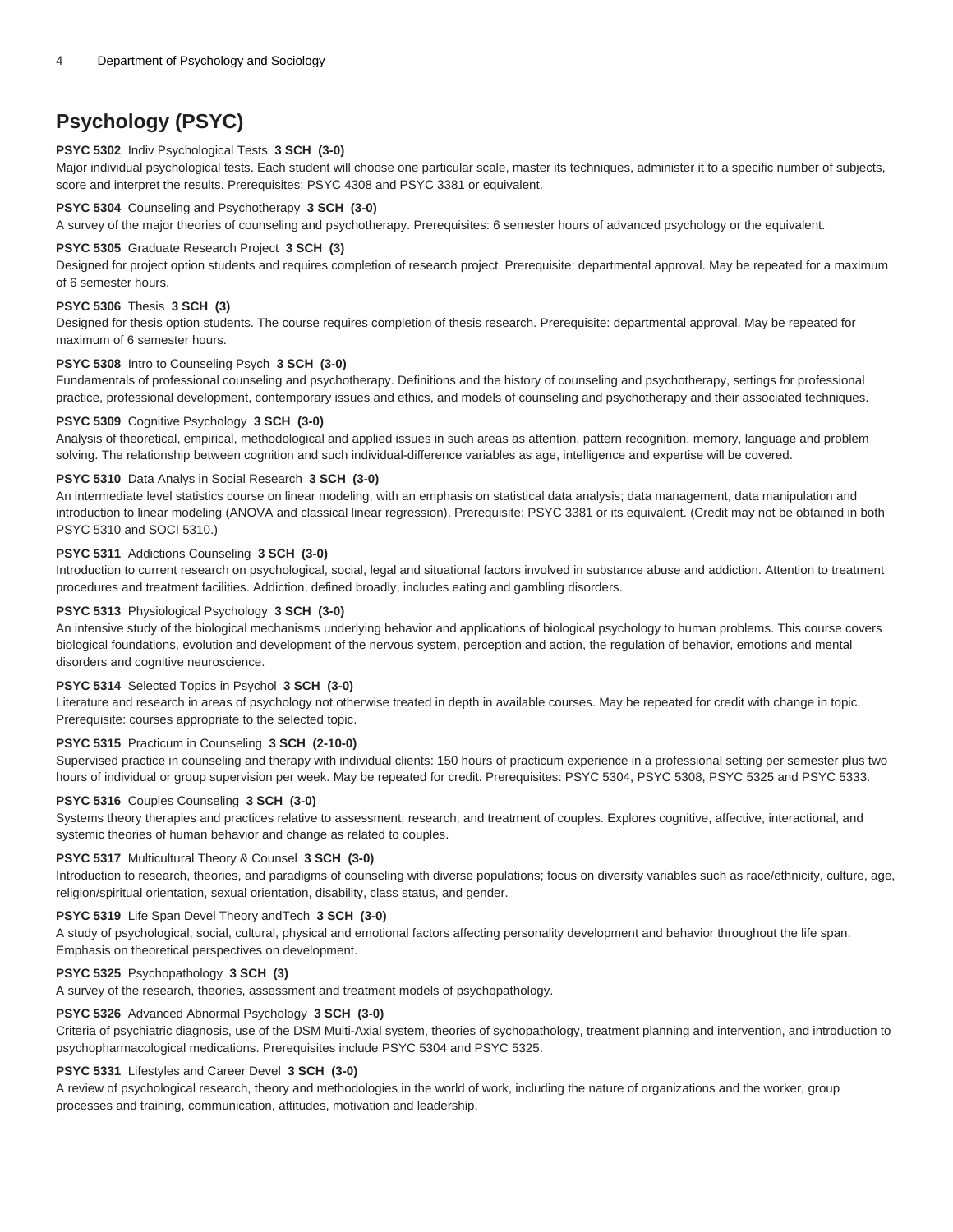### **PSYC 5332** Psychology of Women **3 SCH (3-0)**

An intensive overview of the special social, psychological and biological issues facing women in contemporary Western culture. Topics include gender role formation and differences, female sexuality, relationships, values, status and wellness.

#### **PSYC 5333** Ethics and Legal issues **3 SCH (3-0)**

An intensive study of ethical and legal issues for students with a background in counseling or related areas. Focuses on basic issues, values clarification, foundations of ethical positions and interaction with the legal profession.

#### **PSYC 5334** Ethics II **3 SCH (3-0)**

Advanced training regarding professional issues and ethics in counseling. Attention to record management and business law, as they relate to professional counselor practice. Focus on current professional-organization ethical codes.

### **PSYC 5336** Clinical Assessment **3 SCH (0-3)**

The assessment of abnormal behavior with emphasis on symptomatic behavior, clinical diagnosis and writing assessments and planning treatment.

# **PSYC 5344** Group Therapy **3 SCH (3-0)**

A study of the theoretical concepts of types of groups, stages of group development and leadership skills.

#### **PSYC 5352** Advanced Social Psychology **3 SCH (3-0)**

Advanced study of how peoples' thoughts, feelings and behaviors are influenced by actual, imagines or implied other people. Topics include the psychological study of conformity, attitudes, aggression, altruism, conflict and cooperation.

#### **PSYC 5381** Behavioral Science Research **3 SCH (0-3)**

Behavioral science research design, methodology, analysis and interpretation of results. Under tutorial guidance, students conduct, analyze and report on an empirical study of their own design and choice of topic. Prerequisites: PSYC 3381 or equivalent and either PSYC 3387 or SOCI 4382.

# **Sociology (SOCI)**

#### **SOCI 5301** Sem in Sociological Theory **3 SCH (0-3)**

Analysis of generalizations derived by sociology concerning how human beings live and interact.

### **SOCI 5302** Sem in Social Organization **3 SCH (0-3)**

The dynamics and structure of social organization with emphasis on large-scale systems. Critical evaluation of current research and contemporary theories of social organization.

### **SOCI 5303** Advanced Research Methods **3 SCH (3-0)**

General research methods and techniques. Behavioral science research design and related statistical analysis techniques. Prerequisite: SOCI 3381 and SOCI 4382 or PSYC 3387 or their equivalent.

#### **SOCI 5305** Graduate Research Project **3 SCH (3)**

Designed for project option students and requires completion of research project. Prerequisite: departmental approval. May be repeated for a maximum of 6 semester hours.

### **SOCI 5306** Thesis **3 SCH (3)**

Designed for thesis option students. The course requires completion of thesis research. Prerequisite: departmental approval. May be repeated for maximum of 6 semester hours.

# **SOCI 5308** Studies in Contemp Soc Probs **3 SCH (3-0)**

Current theoretical and methodological problems encountered in advanced research in major areas of sociology. May be repeated for credit when topics differ.

### **SOCI 5309** Selected Topics in Sociol **3 SCH (3-0)**

Literature and research in areas of sociology not otherwise treated in depth in available courses. May be repeated for credit with change in topic. Prerequisite: courses appropriate to the selected topic.

### **SOCI 5310** Data Analysis in Soci Research **3 SCH (3-0)**

An intermediate level statistics course on linear modeling, with an emphasis on statistical data analysis; data management, data manipulation and introduction to linear modeling (ANOVA and classical linear regression). Prerequisite: SOCI 3381 or its equivalent. (Credit may not be obtained in both SOCI 5310 and PSYC 5310.)

### **SOCI 5320** The Study of Culture **3 SCH (3-0)**

Introduction to the concept of culture and its impact on our lives. Focus on methods of study and analysis, including the principal approaches to documenting and interpreting culture in both primitive and modern societies. Prerequisite: graduate standing.

### **SOCI 5321** Social Demography **3 SCH (3-0)**

A study of population age and sex structure; population processes such as fertility, mortality and migration and their measurements; and interactions between the human population and its larger social and cultural environment.

### **SOCI 5322** Seminar in Soc Stratification **3 SCH (3-0)**

Survey of literature on stratification and social inequalities, with an emphasis on sociological theories of stratification in class, gender and race.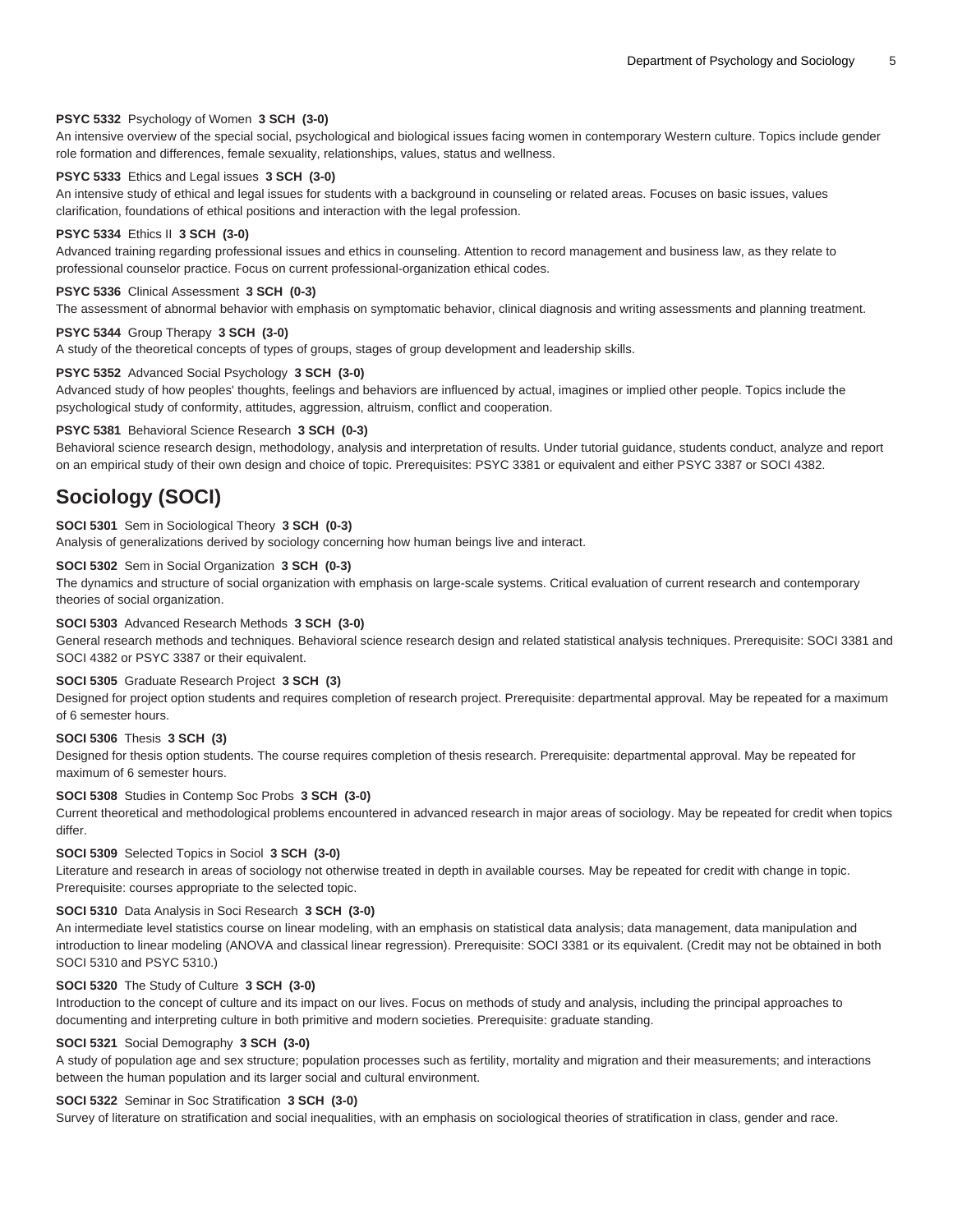# **SOCI 5326** Seminar in Social Movements **3 SCH (3-0)**

Critical analysis of the concepts of social movements and social change in terms of their essestial components; the course specifies important types of social movements, collective behavior, and group studies.

### **SOCI 5328** Seminar in Urban Sociology **3 SCH (3-0)**

Literature on urban sociology, with an emphasis on sociological theories of urban culture in topic areas of urban life, metropolitan development, and globalization.

### **SOCI 5332** Sociology of Minorities **3 SCH (3-0)**

Literature on social minorities and social inequalities, with an emphasis on sociological theories of race and ethnicity including topics in the areas of class, gender, and age.

# **SOCI 5336** Multicultural Education **3 SCH (3-0)**

Literature on multiculturalism, belief systems and social inequalities, with an emphasis on sociological theories of diversity from classical sociology. Analyzes multicultural education from micro and macro sociological perspectives.

# **SOCI 5340** Sociology of the Family **3 SCH (3-0)**

An examination of the family from both micro-level and macro-level sociological perspectives, with consideration given to change and diversity as well as methodology and substantive findings.

#### **SOCI 5341** Gerontology **3 SCH (3-0)**

Course addresses the state, national and international factors currently affecting the aged population. Areas emphasized are income and economic change, housing, institutional care, health, nutrition, family relationships, new and proposed laws and programs, retirement programs and preretirement planning.

### **SOCI 5346** Sociology of Hispanic Aged **3 SCH (3-0)**

Analysis of the aging experience and quality of life for older Hispanic Americans with attention give to gender and social class issues. Prerequisite: SOCI 5341 or comparable course with approval of instructor.

# **Counseling Psychology, M.A. (Non-Thesis Option)**

| Code                               | <b>Title</b>                                             | <b>Semester</b><br><b>Credit</b><br><b>Hours</b> |
|------------------------------------|----------------------------------------------------------|--------------------------------------------------|
| <b>Required Courses</b>            |                                                          |                                                  |
| <b>PSYC 5305</b>                   | <b>Graduate Research Project</b>                         | 3                                                |
| <b>PSYC 5319</b>                   | Life Span Devel Theory and Tech                          | 3                                                |
| <b>PSYC 5325</b>                   | Psychopathology                                          | 3                                                |
| <b>PSYC 5381</b>                   | <b>Behavioral Science Research</b>                       | 3                                                |
| <b>Prescribed Elective Courses</b> |                                                          |                                                  |
| <b>PSYC 5302</b>                   | Indiv Psychological Tests                                | 3                                                |
| <b>PSYC 5303</b>                   |                                                          | 3                                                |
| <b>PSYC 5304</b>                   | Counseling and Psychotherapy                             | 3                                                |
| <b>PSYC 5308</b>                   | Intro to Counseling Psych                                | 3                                                |
| <b>PSYC 5310</b>                   | Data Analys in Social Research                           | 3                                                |
| <b>PSYC 5315</b>                   | Practicum in Counseling                                  | 6                                                |
| <b>PSYC 5316</b>                   | <b>Couples Counseling</b>                                | 3                                                |
| <b>PSYC 5317</b>                   | Multicultural Theory & Counsel                           | 3                                                |
| <b>PSYC 5326</b>                   | Advanced Abnormal Psychology                             | 3                                                |
| <b>PSYC 5331</b>                   | Lifestyles and Career Devel                              | 3                                                |
| <b>PSYC 5333</b>                   | Ethics and Legal issues                                  | 3                                                |
| <b>PSYC 5334</b>                   | Ethics II                                                | 3                                                |
| <b>PSYC 5336</b>                   | <b>Clinical Assessment</b>                               | 3                                                |
| <b>PSYC 5344</b>                   | <b>Group Therapy</b>                                     | 3                                                |
| <b>Elective Courses</b>            |                                                          |                                                  |
| Select 1 of the following:         |                                                          | 3                                                |
| <b>PSYC 5313</b>                   | Physiological Psychology                                 |                                                  |
| <b>PSYC 5314</b>                   | Selected Topics in Psychol (Family Therapy)              |                                                  |
| <b>PSYC 5314</b>                   | Selected Topics in Psychol (Advanced Career Development) |                                                  |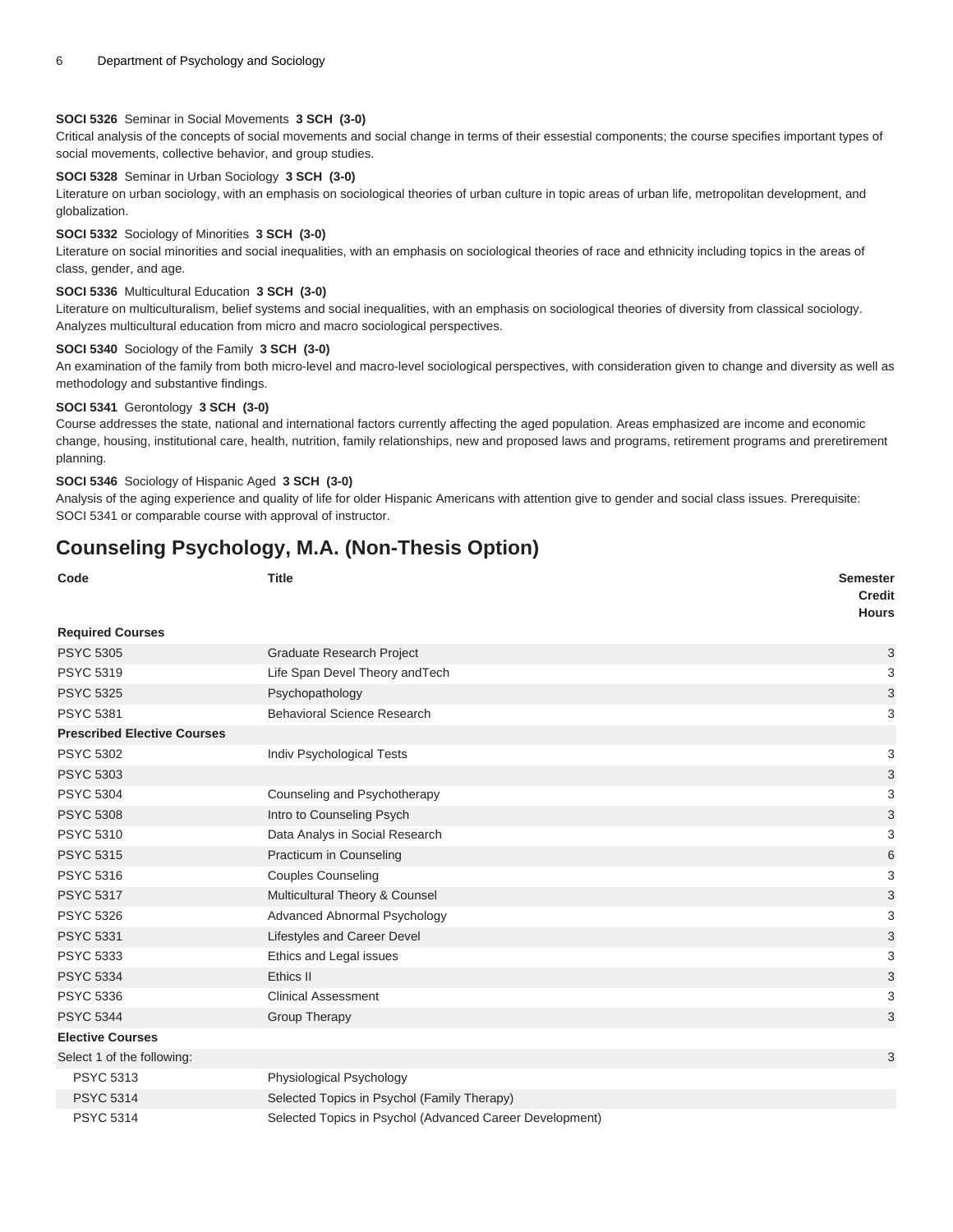| <b>PSYC 5352</b> |  |  |
|------------------|--|--|
|------------------|--|--|

Advanced Social Psychology

**Total Semester Credit Hours 60**

# **Counseling Psychology, M.A. (Thesis Option)**

|                                    | Counseling Esychology, M.A. (Thesis Option) |                                                  |
|------------------------------------|---------------------------------------------|--------------------------------------------------|
| Code                               | <b>Title</b>                                | <b>Semester</b><br><b>Credit</b><br><b>Hours</b> |
| <b>Required Courses</b>            |                                             |                                                  |
| <b>PSYC 5306</b>                   | <b>Thesis</b>                               | 6                                                |
| <b>PSYC 5319</b>                   | Life Span Devel Theory and Tech             | 3                                                |
| <b>PSYC 5325</b>                   | Psychopathology                             | 3                                                |
| <b>PSYC 5381</b>                   | Behavioral Science Research                 | 3                                                |
| <b>Prescribed Elective Courses</b> |                                             |                                                  |
| <b>PSYC 5302</b>                   | Indiv Psychological Tests                   | 3                                                |
| <b>PSYC 5303</b>                   |                                             | 3                                                |
| <b>PSYC 5304</b>                   | Counseling and Psychotherapy                | 3                                                |
| <b>PSYC 5308</b>                   | Intro to Counseling Psych                   | 3                                                |
| <b>PSYC 5310</b>                   | Data Analys in Social Research              | 3                                                |
| <b>PSYC 5315</b>                   | Practicum in Counseling                     | 6                                                |
| <b>PSYC 5316</b>                   | <b>Couples Counseling</b>                   | 3                                                |
| <b>PSYC 5317</b>                   | Multicultural Theory & Counsel              | 3                                                |
| <b>PSYC 5326</b>                   | Advanced Abnormal Psychology                | 3                                                |
| <b>PSYC 5331</b>                   | Lifestyles and Career Devel                 | 3                                                |
| <b>PSYC 5333</b>                   | Ethics and Legal issues                     | 3                                                |
| <b>PSYC 5334</b>                   | Ethics II                                   | 3                                                |
| <b>PSYC 5336</b>                   | <b>Clinical Assessment</b>                  | 3                                                |
| <b>PSYC 5344</b>                   | Group Therapy                               | 3                                                |
| <b>Total Semester Credit Hours</b> |                                             | 60                                               |

# **General Psychology, M.A./M.S.**

For the MS or MA in General Psychology, the 18 core curriculum graduate hours listed below. The remaining course electives will be decided on by students in consultation with their adviser. The MA or MS in General Psychology may be completed in either thirty (30) or thirty six (36) hours depending on student's specific plan of study.

| Code                                        | <b>Title</b>                       | <b>Semester</b><br><b>Credit</b><br><b>Hours</b> |
|---------------------------------------------|------------------------------------|--------------------------------------------------|
| <b>Required Courses</b>                     |                                    |                                                  |
| Select one of the following:                |                                    | $3-6$                                            |
| <b>PSYC 5305</b>                            | Graduate Research Project          |                                                  |
| <b>PSYC 5306</b>                            | Thesis (6 hours)                   |                                                  |
| <b>PSYC 5319</b>                            | Life Span Devel Theory and Tech    | 3                                                |
| <b>PSYC 5325</b>                            | Psychopathology                    | 3                                                |
| <b>PSYC 5381</b>                            | <b>Behavioral Science Research</b> | 3                                                |
| <b>PSYC 5310</b>                            | Data Analys in Social Research     | 3                                                |
| <b>Elective Courses</b>                     |                                    |                                                  |
| Select 12-21 credit hours of the following: |                                    | $12 - 21$                                        |
| <b>PSYC 5302</b>                            | Indiv Psychological Tests          |                                                  |
| <b>PSYC 5303</b>                            |                                    |                                                  |
| <b>PSYC 5304</b>                            | Counseling and Psychotherapy       |                                                  |
| <b>PSYC 5308</b>                            | Intro to Counseling Psych          |                                                  |
| <b>PSYC 5316</b>                            | <b>Couples Counseling</b>          |                                                  |
| <b>PSYC 5317</b>                            | Multicultural Theory & Counsel     |                                                  |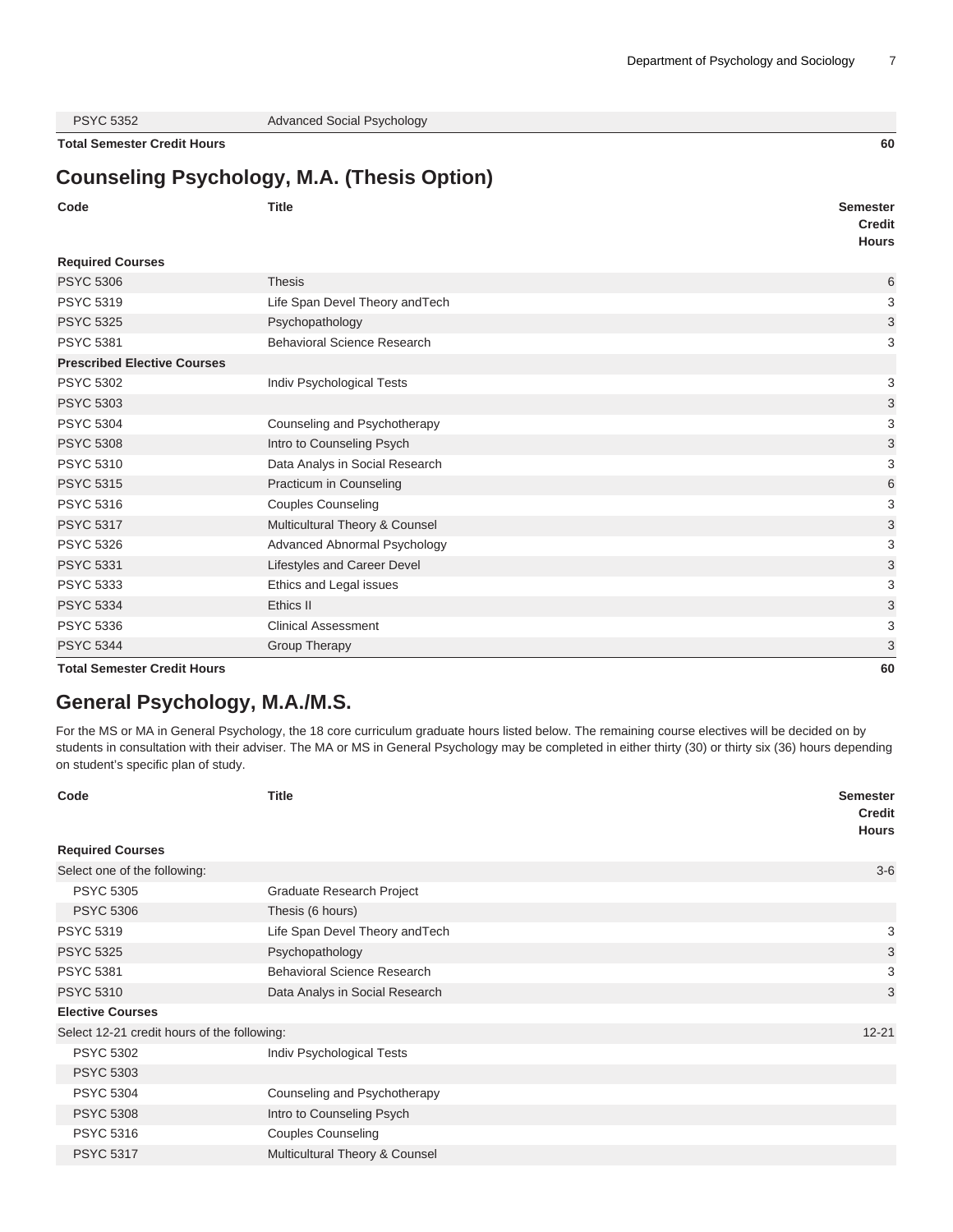| <b>PSYC 5326</b> | Advanced Abnormal Psychology                             |
|------------------|----------------------------------------------------------|
| <b>PSYC 5331</b> | Lifestyles and Career Devel                              |
| <b>PSYC 5333</b> | Ethics and Legal issues                                  |
| <b>PSYC 5334</b> | Ethics II                                                |
| <b>PSYC 5336</b> | Clinical Assessment                                      |
| <b>PSYC 5344</b> | Group Therapy                                            |
| <b>PSYC 5313</b> | Physiological Psychology                                 |
| <b>PSYC 5314</b> | Selected Topics in Psychol (Family Therapy)              |
| <b>PSYC 5314</b> | Selected Topics in Psychol (Advanced Career Development) |
| <b>PSYC 5352</b> | <b>Advanced Social Psychology</b>                        |

**Total Semester Credit Hours 27-39**

# **Criminology, M.S. (Thesis Option)**

| <b>Course</b>                    | <b>Title</b>                           | <b>Semester Credit</b><br><b>Hours</b> |
|----------------------------------|----------------------------------------|----------------------------------------|
| Year 1                           |                                        |                                        |
| Semester 1                       |                                        |                                        |
| <b>CRIM 5325</b>                 | Sem in Criminological Theory           | 3                                      |
| Prescribed Elective <sup>1</sup> |                                        | 3                                      |
| Free Elective <sup>2</sup>       |                                        | 3                                      |
|                                  | <b>Semester Credit Hours</b>           | 9                                      |
| Semester 2                       |                                        |                                        |
| <b>CRIM 5310</b>                 | Data Analysis in Social Resrch         | 3                                      |
| Prescribed Elective <sup>1</sup> |                                        | 3                                      |
| Free Elective <sup>2</sup>       |                                        | 3                                      |
|                                  | <b>Semester Credit Hours</b>           | 9                                      |
| Year <sub>2</sub>                |                                        |                                        |
| Semester 1                       |                                        |                                        |
| <b>CRIM 5303</b>                 | Advanced Research Methods <sup>3</sup> | 3                                      |
| <b>CRIM 5306</b>                 | <b>Thesis</b>                          | 3                                      |
|                                  | <b>Semester Credit Hours</b>           | 6                                      |
| Semester 2                       |                                        |                                        |
| <b>CRIM 5300</b>                 | Seminar in Criminology                 | 3                                      |
| <b>CRIM 5306</b>                 | <b>Thesis</b>                          | 3                                      |
|                                  | <b>Semester Credit Hours</b>           | 6                                      |
|                                  | <b>Total Credit Hours Required:</b>    | 30                                     |

1 Electives from graduate level coursework in criminology.

2 Electives from graduate level coursework in criminology, sociology, psychology, and/or political science.

3 The graduate course in Qualitative Methods can be used to fulfill this requirement.

# **Criminology, M.S. (Project Option)**

| Course                          | Title                        | <b>Semester Credit</b><br><b>Hours</b> |
|---------------------------------|------------------------------|----------------------------------------|
| Year 1                          |                              |                                        |
| Semester 1                      |                              |                                        |
| <b>CRIM 5325</b>                | Sem in Criminological Theory | 3                                      |
| Prescribe Elective <sup>1</sup> |                              | 3                                      |
| Free Elective <sup>2</sup>      |                              | 3                                      |
|                                 | <b>Semester Credit Hours</b> | 9                                      |
| Semester 2                      |                              |                                        |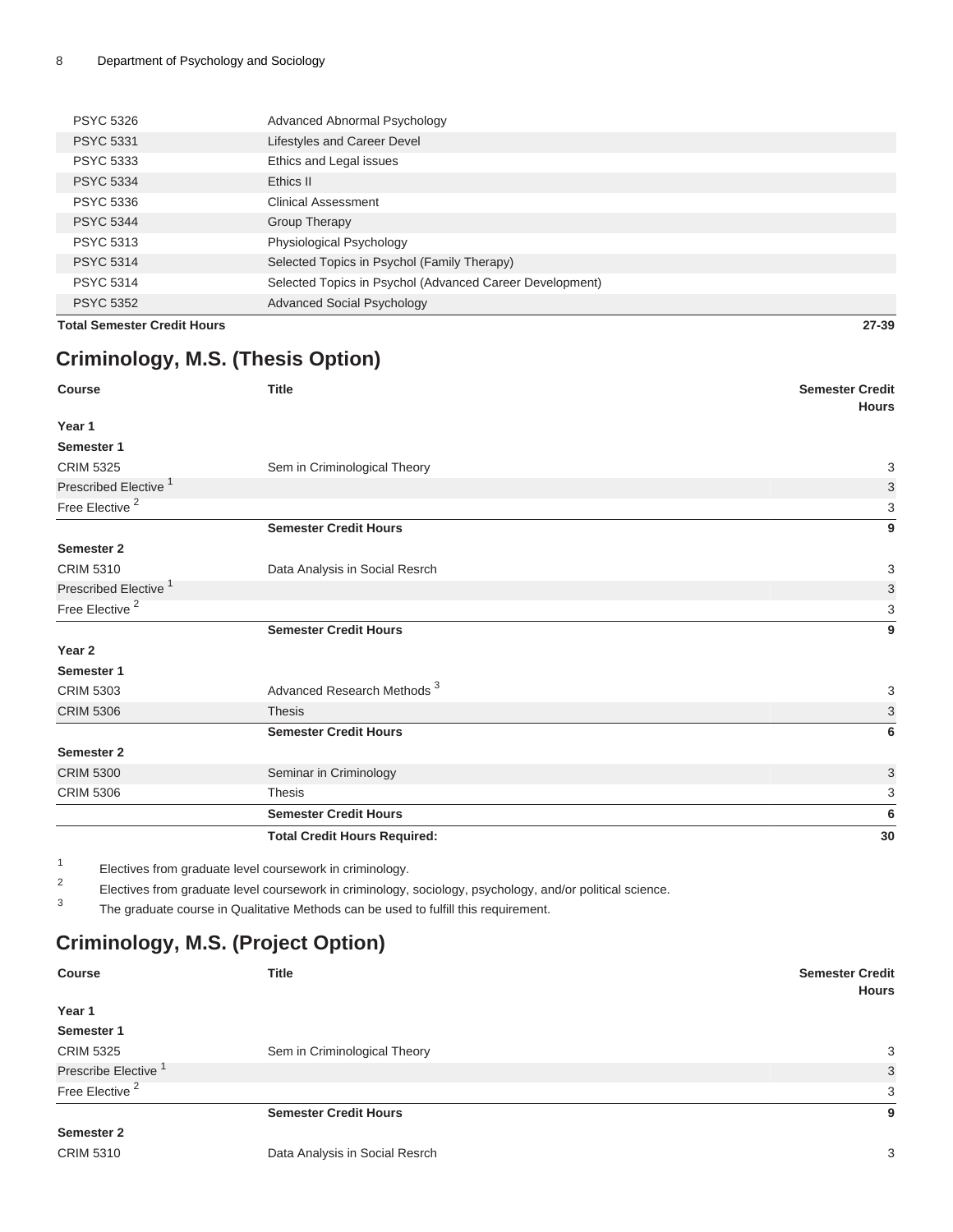|                                  | <b>Total Credit Hours Required:</b>    | 36 |
|----------------------------------|----------------------------------------|----|
|                                  | <b>Semester Credit Hours</b>           | 9  |
| <b>CRIM 5305</b>                 | Graduate Research Project              | 3  |
| Prescribed Elective <sup>1</sup> |                                        | 3  |
| <b>CRIM 5300</b>                 | Seminar in Criminology                 | 3  |
| <b>Semester 2</b>                |                                        |    |
|                                  | <b>Semester Credit Hours</b>           | 9  |
| Free Elective <sup>2</sup>       |                                        | 3  |
| Prescribed Elective <sup>1</sup> |                                        | 3  |
| <b>CRIM 5303</b>                 | Advanced Research Methods <sup>3</sup> | 3  |
| Semester 1                       |                                        |    |
| Year 2                           |                                        |    |
|                                  | <b>Semester Credit Hours</b>           | 9  |
| Free Elective <sup>2</sup>       |                                        | 3  |
| Prescribed Elective <sup>1</sup> |                                        | 3  |

1 Electives from graduate level coursework in criminology.

2 Electives from graduate level coursework in criminology, sociology, psychology, and/or political science.

3 The graduate course in Qualitative Methods can be used to fulfill this requirement.

# **Criminology, M.S. (Courses-Only Option)**

| <b>Course</b>                    | <b>Title</b>                           | <b>Semester Credit</b><br><b>Hours</b> |
|----------------------------------|----------------------------------------|----------------------------------------|
| Year 1                           |                                        |                                        |
| Semester 1                       |                                        |                                        |
| <b>CRIM 5325</b>                 | Sem in Criminological Theory           | 3                                      |
| Prescribed Elective <sup>1</sup> |                                        | 3                                      |
| Free Elective <sup>2</sup>       |                                        | 3                                      |
|                                  | <b>Semester Credit Hours</b>           | 9                                      |
| Semester 2                       |                                        |                                        |
| <b>CRIM 5310</b>                 | Data Analysis in Social Resrch         | 3                                      |
| Prescribed Elective <sup>1</sup> |                                        | 3                                      |
| Free Elective <sup>2</sup>       |                                        | 3                                      |
|                                  | <b>Semester Credit Hours</b>           | 9                                      |
| Year <sub>2</sub>                |                                        |                                        |
| Semester 1                       |                                        |                                        |
| <b>CRIM 5303</b>                 | Advanced Research Methods <sup>3</sup> | 3                                      |
| Prescribed Elective <sup>1</sup> |                                        | 3                                      |
| Free Elective <sup>2</sup>       |                                        | 3                                      |
|                                  | <b>Semester Credit Hours</b>           | 9                                      |
| Semester 2                       |                                        |                                        |
| <b>CRIM 5300</b>                 | Seminar in Criminology                 | 3                                      |
| Prescribed Elective <sup>1</sup> |                                        | 3                                      |
| Free Elective <sup>2</sup>       |                                        | 3                                      |
|                                  | <b>Semester Credit Hours</b>           | 9                                      |
|                                  | <b>Total Credit Hours Required:</b>    | 36                                     |

1 Electives from graduate level coursework in criminology.

2 Electives from graduate level coursework in criminology, sociology, psychology, and/or political science.

3 The graduate course in Qualitative Methods can be used to fulfill this requirement.